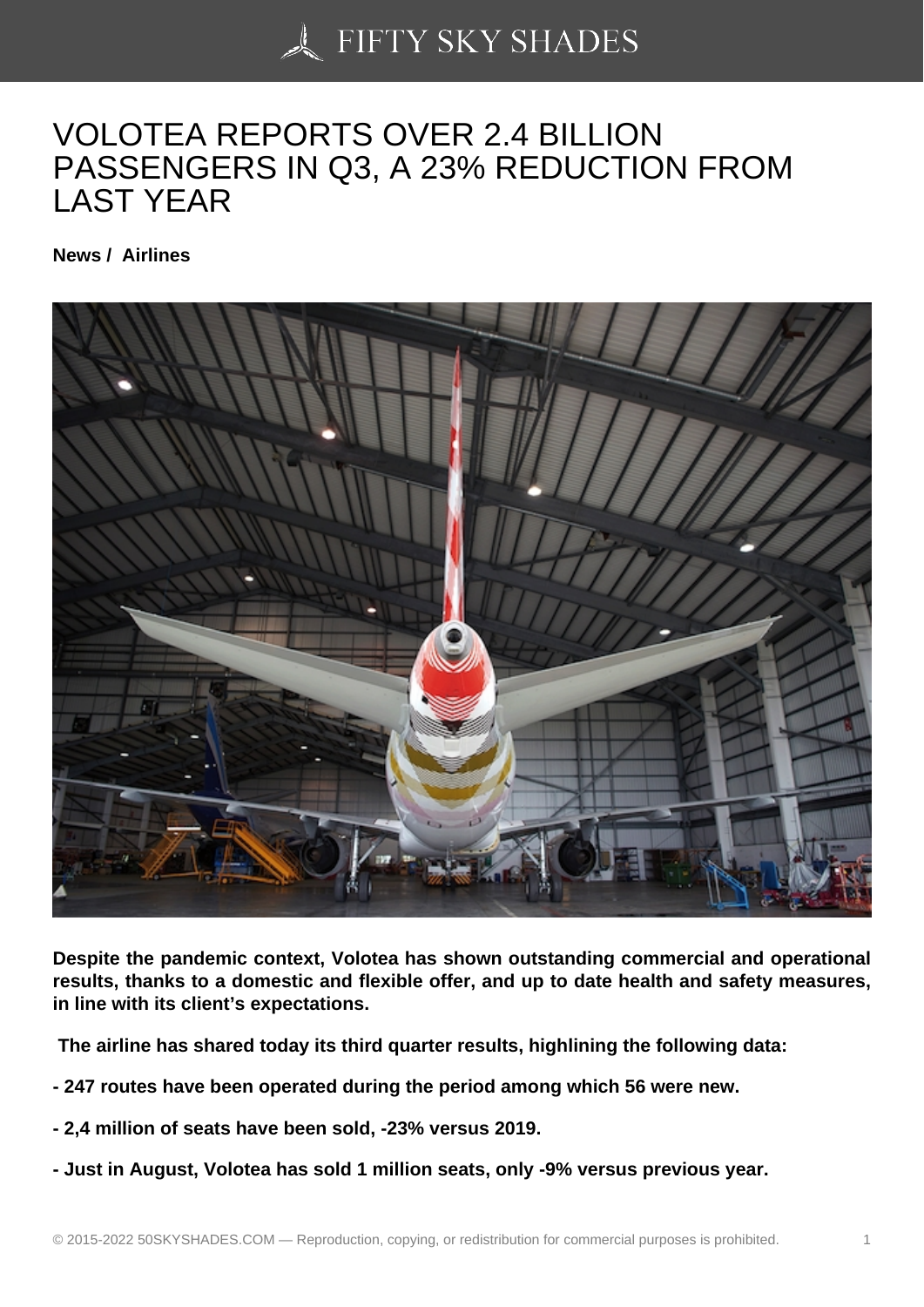**- Load factor reached 90% for the period (-7pp versus 2019).**

**- Volotea has also shown strong results in its client's indicators with a satisfaction rate of 90% (+6.7pp versus 2019).**

## **- 40% of Volotea's sales were ancillary revenues (+4pp versus 2019).**

"We feel enormously proud of these results, which are very positive given the current context. Our strong performance proves the strength of our Strategy and Operations at a most challenging time for our industry. Volotea's flexibility, and its ability to offer a solid domestic network in record time, has been key for this success, allowing us to maintain our activity levels close to the levels of last year. Moreover, we have worked hard to provide and guarantee the best operational integrity standards to all our customers, which is always Volotea's main priority. Having been rated by our clients above at 90% recommendation level is the best reward we could think of" said Carlos Muñoz, Volotea's Founder and CEO.

## ABOUT VOLOTEA – PRE COVID FIGURES

Volotea is one of the fastest-growing independent airlines in Europe, increasing year-on-year its fleet, routes served and seats offered. Since 2012, Volotea has carried more than 30 million passengers across Europe. The airline expects between 8.5 and 9.0 million passengers in 2020.

For 2020, Volotea is adding six aircraft Airbus 319s and 62 new routes to offer a line-up of 354 short-haul city-pairs among 96 medium and small-sized airports in 15 countries at very competitive prices.

Volotea operates its network with 39 aircraft, 25 Airbus A319s and 14 Boeing 717s, based in 16 European mid-sized capitals: Venice, Nantes, Bordeaux, Palermo, Strasbourg, Asturias, Verona, Toulouse, Genoa, Bilbao, Marseille, Athens, Cagliari, Lyon, Naples and Hamburg.

Volotea's Hamburg base has been opened to operate Airbus' shuttle service, recently awarded. Base in Lyon is to be launched in December 2020.

To capitalize its growth in activity, more than 200 new positions are open for recruitment in France, Italy, Spain, Greece and Germany for a total headcount of 1,500 in 2020.